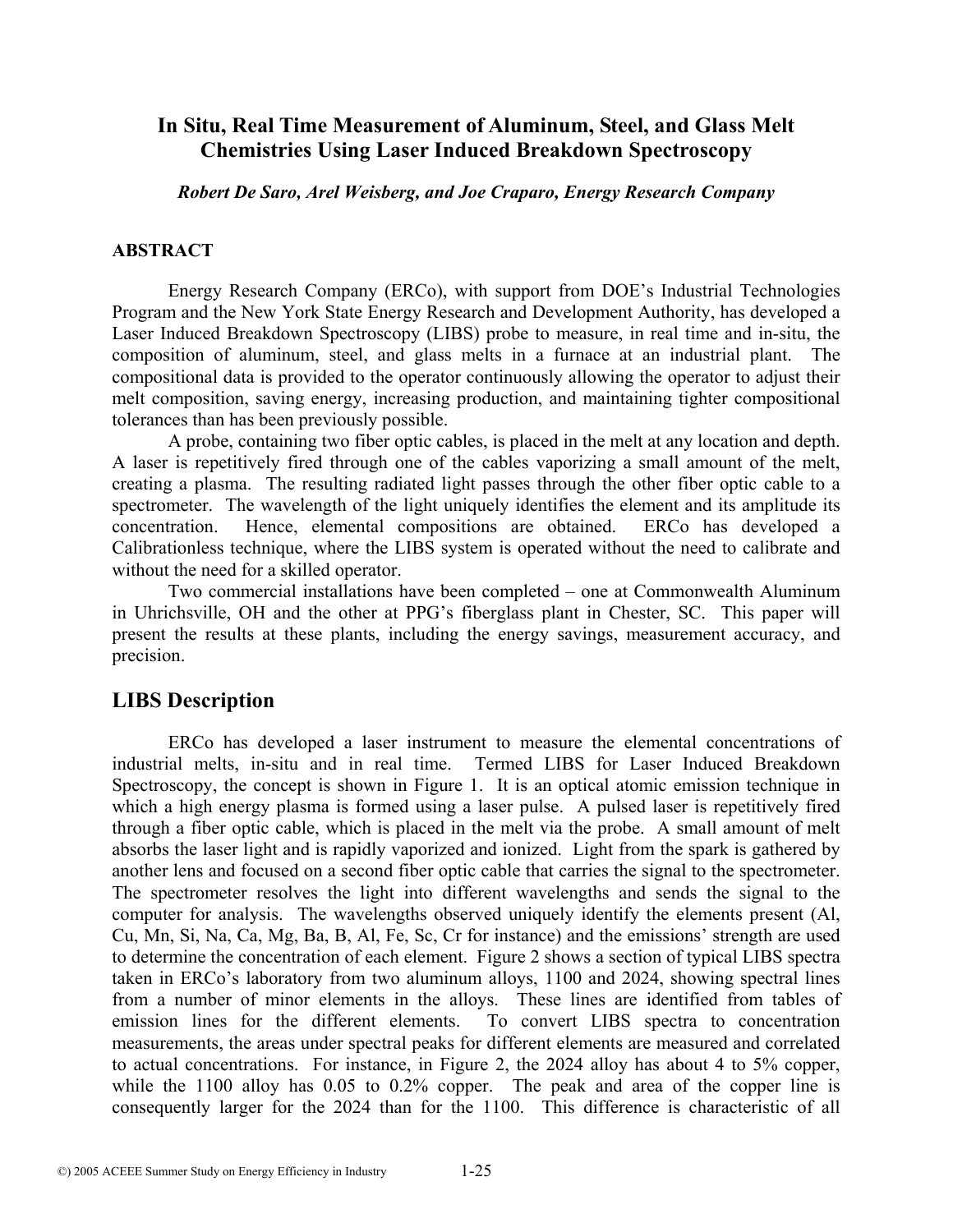elements and their relative concentrations and is used by ERCo to quantify absolute concentrations.

Since the system takes a measurement about once per second and since the probe can be moved vertically and laterally, the measurements will represent the true composition of the melt and will measure spatial as well as temporal variations.

There are several applications for the proposed technology within the aluminum industry as follows.

1. **In-Line Alloying.** The simplest application is for selective in-line alloying during a pour. In this application, the fiber optic would be situated directly on top of the melt in the trough as it is being poured from the furnace. Only one or two selected elements would be measured, say Mg, Mn. These elements would be alloyed in the trough as the melt is being poured and would be controlled by the readings from the LIBS Sensor (the balance of the alloying would have been previously accomplished in the furnace in the conventional manner).



#### **Figure 1: Schematic of a Probe in a Furnace**

2. **Continuous Furnace.** The largest benefit for the application of the proposed sensor comes from its use in converting the operation of a conventional batch furnace into a continuous furnace. The implications of this are significant and could result in a new operating paradigm for the aluminum industry. Large production increases, energy savings, emission savings, and greatly reduced prices are possible. In this application, the fiber optic is again positioned immediately above the melt in the trough as the melt is being poured. However, all the elements of interest are being read and controlled. The furnace is continuously and simultaneously pouring and charging. The furnace alloying takes place in the furnace, also on a continuous basis. As the instrument records the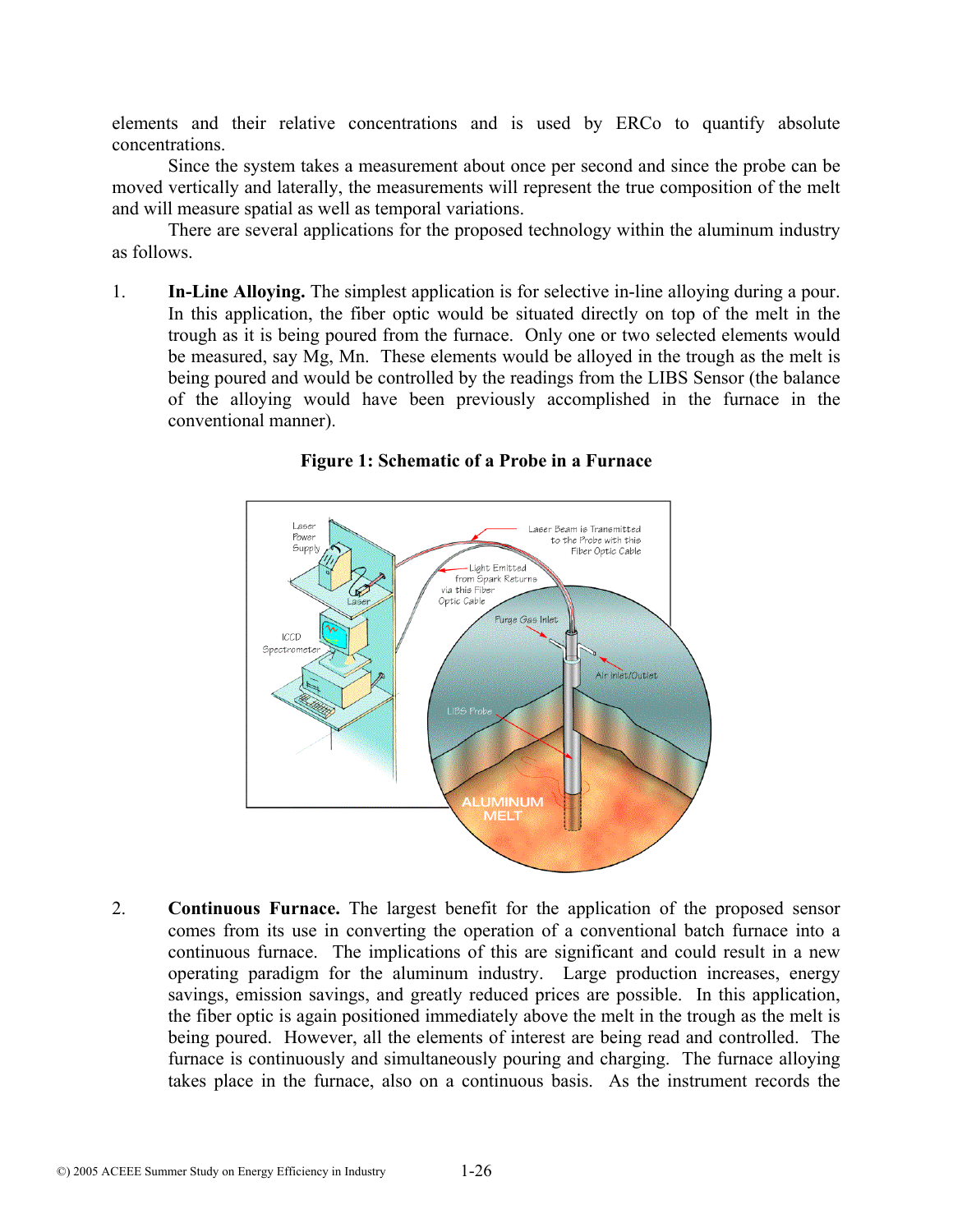concentration of any of the elements, the operator either manually or automatically adjusts the feed to keep the alloy within specification.



**Figure 2: Spectra from ERCo's Laboratory LIBS Setup** 

- **3. Semi-Continuous Furnace.** The approach of a continuous furnace may be difficult to achieve in the near term as it requires feeding the furnace in a dramatically new fashion. A more evolutionary step would be to operate the furnace in a semi-continuous fashion. The goal here would be to achieve one or more additional pours per day. In this application, the fiber optic would be immersed in the melt, inside the furnace. It is anticipated that since the measurement is instantaneous and continuous, the furnace operator will be able to adjust the melt in less time resulting in one or more additional pours.
- 4. **VFM Rapid Melter.** ERCo, under sponsorship of DOE, has developed a Vertical Floatation Melter (VFM) that can process scrap aluminum in a rapid and energy efficient manner. This is different than a conventional furnace as the scrap aluminum is melted continuously while immersed in the flue gases. The VFM would be an excellent candidate for use of the proposed sensor as it is already designed to operate in a continuous fashion (De Saro, 2004).
- 5. **Diagnostic for Conventional Furnaces.** An interesting application is to use the proposed sensor as a diagnostic tool to better understand furnace internal melt thermal and mass transfer so as to improve furnace modeling. Depending on the researchers needs, the proposed sensor would be used to probe the interior of the melt both spatially and temporally. Similar to item 3 above, the sensor would be immersed and it would also be moved to different locations within the melt. A spatial and temporal map of the exact composition could be determined and correlated to any independent variables under consideration. Also, existing computer models could be calibrated using the sensor.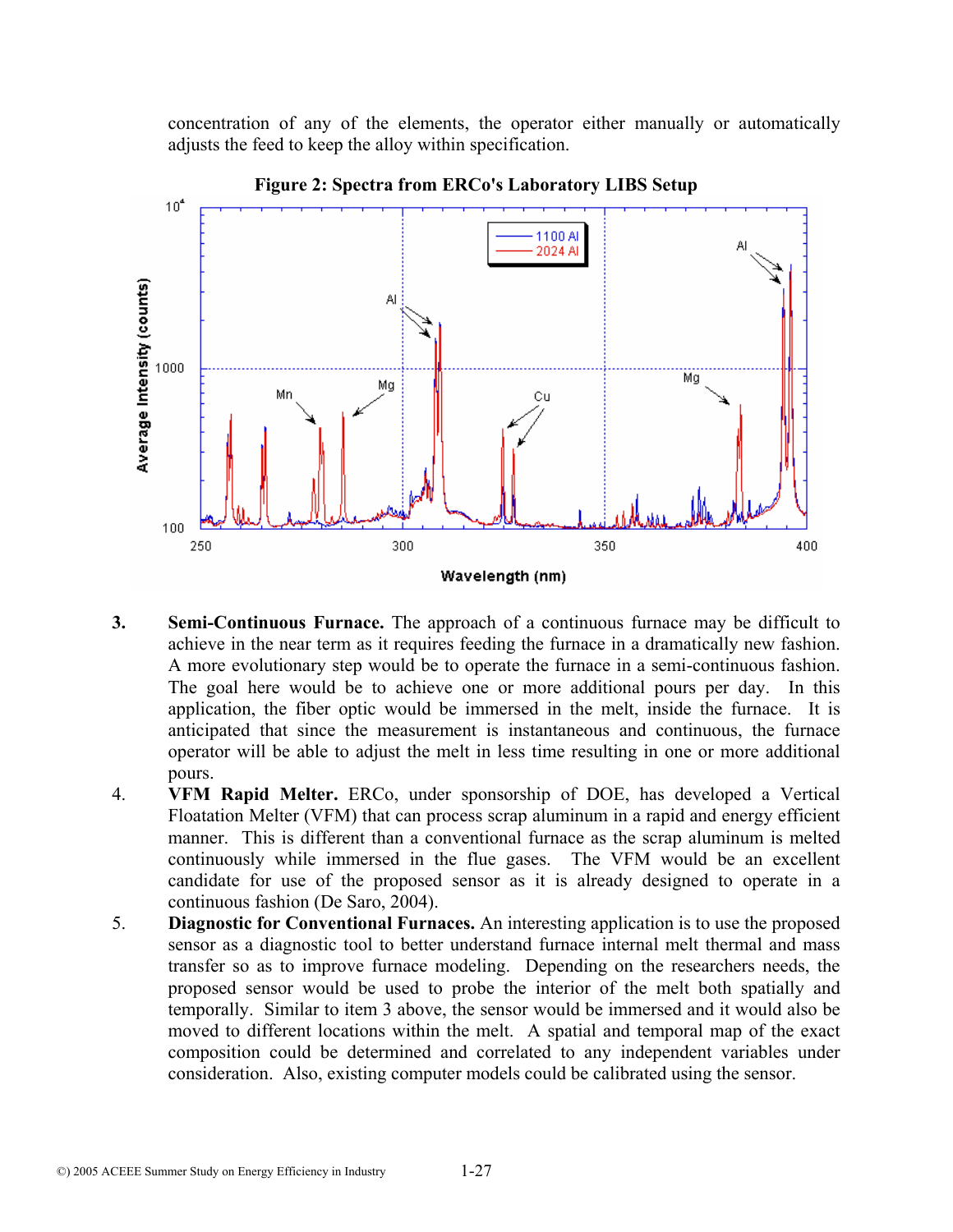#### **Technical Breakthroughs**

ERCo has made several technical breakthroughs that now allow the technology to be commercially saleable.

- Calibration Free Equipment  $(C\text{-}LESS) By modeling the plasma, the concentration$ values can be determined without ever calibrating the instrument. This allows the system to be easy to operate and does not require any operator training.
- Software Development Along with the C-LESS technology, the LIBS System requires only single button operation, making it easy to operate at a plant.
- Probe A probe has been developed to be used immersed in aluminum melts. Other probes, for steel and glass melts, are under development.
- Eye Safe By using a series of safety interlocks, the LIBS system has been certified to be eye safe and no safety training is required.
- Continuous furnace The use of the LIBS system, since it provides real time continuous data on the melt chemistry, allows a batch furnace to be converted to a continuous furnace with a commensurate increase in productivity.

## **Aluminum Industry Installation**

The following two subsections discuss a commercial installation of the LIBS System at Commonwealth Aluminum and preliminary mixing tests at ERCo's laboratory, respectively. The Commonwealth installation demonstrates the near term potential and advantages of the LIBS system to the aluminum industry. The mixing tests demonstrate the possibility of using the LIBS System to better design future furnaces.

#### **Commercial Installation at Commonwealth Aluminum**

ERCo has installed a full-scale LIBS system at Commonwealth's aluminum melt in their Uhrichsville, OH plant, as shown in Figure 1. A probe is placed inside the melt and a laser is repetitively fired through a fiber optic cable and through the probe. A small amount of melt, at the probe tip, absorbs the laser light producing temperatures sufficiently high to heat and vaporize it into a gaseous plasma state.

The photo in Figure 3 shows the LIBS probe installed in Commonwealth's filter bowl and the cabinet which houses the laser, spectrometer, gas flow controllers, and ancillary components. It is located on a mezzanine overlooking the filter bowl.

The LIBS System is designed to be a single push button operation with no training required. The operator presses the on-button and, if all the interlocks are satisfied, the probe automatically extends into the melt and begins collecting data. Similarly, a single button ends the measurements and retracts the probe. Figure 4 shows the control screen the operator uses. In addition, the LIBS System has been certified as being eye safe, so neither specialized laser safety training nor laser safety equipment are required.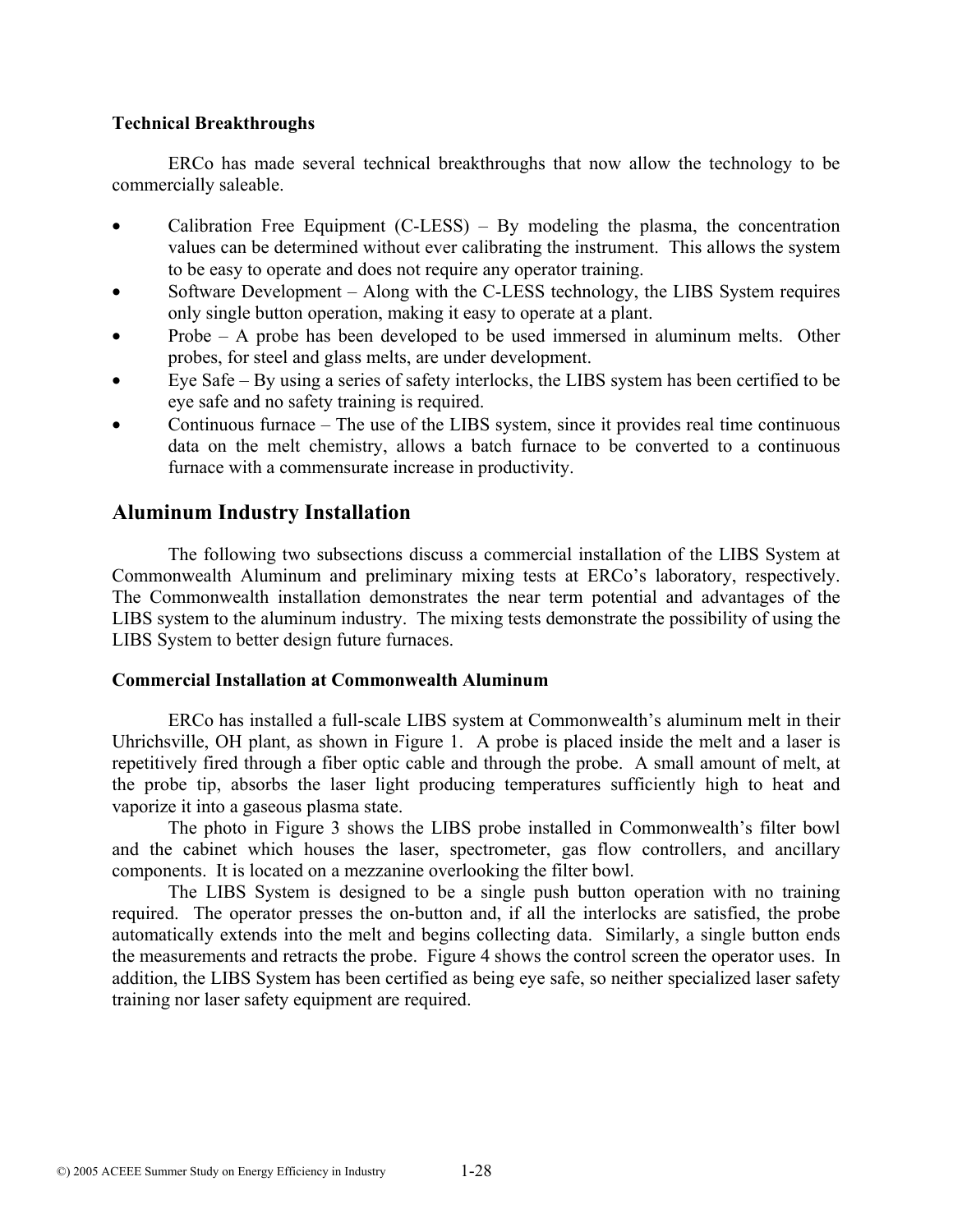**Figure 3: LIBS Probe Installed at Commonwealth (Left) and Instrument Cabinet (Right)** 



Table 1 shows a summary of the LIBS data for a typical day, November 6, 2003. Also shown, as a comparison, are samples periodically collected by Commonwealth and analyzed using a conventional spark spectrometer. For the elements with concentrations of about 0.1% or higher, the difference between the LIBS measurements and the Commonwealth button samples is from 0.0 to 7.1%. The LIBS relative standard deviation (RSD), a measure of the data variability, ranges from 4.5 to 11.6%.

The results from the Commonwealth installation show that the LIBS system is as accurate as the conventional spark spectrometer. Also, after some period of testing the probe suffered no adverse affects. Finally, the LIBS system continues to be used by Commonwealth as a process tool.



#### **Figure 4: Operator Control Screen**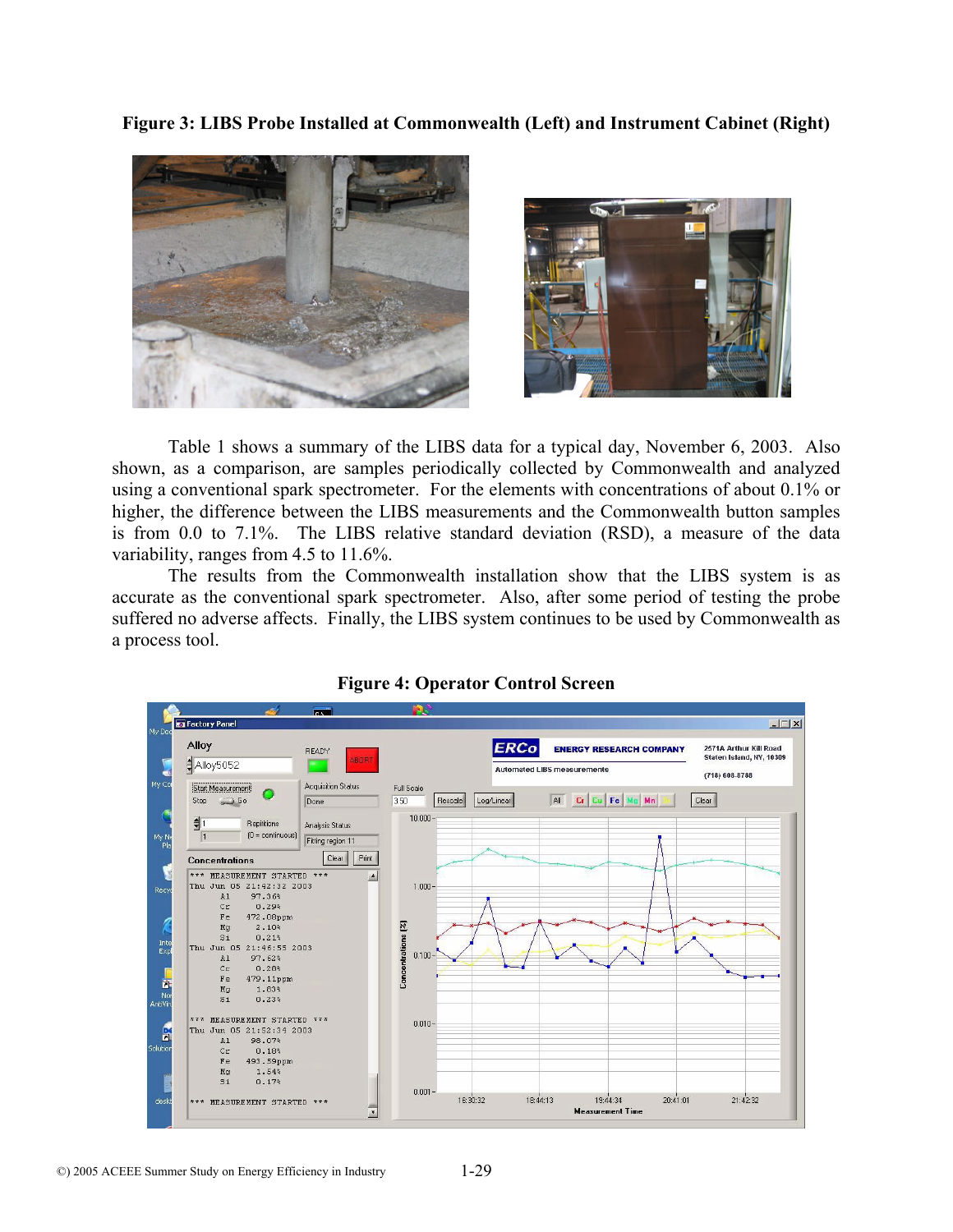|                                               | A <sup>1</sup>           | Cu                   | Fe      | Mg                             | Mn             | Si      |
|-----------------------------------------------|--------------------------|----------------------|---------|--------------------------------|----------------|---------|
| <b>LIBS</b> Average                           | 97.87% 0.17% 0.65% 0.47% |                      |         |                                | $0.52\%$ 0.28% |         |
| Commonwealth Average 97.56% 0.18% 0.65% 0.49% |                          |                      |         |                                | $0.56\%$ 0.30% |         |
| % Difference                                  | $0.32\%$                 | $5.6\%$              | $0.0\%$ | $4.1\%$                        | 7.1%           | $6.7\%$ |
| <b>LIBS RSD</b>                               | $0.09\%$                 |                      |         | 5.06% 4.87% 11.61% 4.54% 6.29% |                |         |
| Commonwealth RSD                              | $0.03\%$                 | $3.51\%$ 3.65% 1.53% |         |                                | $3.57\%$ 2.25% |         |

#### **Table 1: 11/6/03 Data for 3105 Alloy**

#### **Aluminum Furnace Mixing Measurements**

Conventional aluminum melt furnace design has not changed much since there is little or no operating data available that would allow engineers to design more efficient furnaces. ERCo's LIBS probe can provide such data that could dramatically improve furnace designs. The LIBS probe can provide data on mixing as alloys are added to a furnace, or on the effect of fluxes and other additions. For instance, when chlorinating to remove magnesium, or fluorinating to remove sodium, it is never known when the desired levels have been reached, so excess chlorine and fluorine are used. ERCo's LIBS probe can provide real time data on any of the elements of interest so that the fluxing can be discontinued once the desired level has been reached. It can also provide data on alternate methods of feeding alloy additions (both how and at what furnace location) to maximize mixing and minimize the furnace size.

Preliminary mixing tests were conducted in a pilot holding furnace of 6000 pound capacity shown in Figure 5. The photo on the right shows the LIBS probe inserted in the chamber. The furnace was charged with 2000 lbs of a nonstandard aluminum alloy containing copper, zinc, silicon, iron, manganese, and magnesium, and smaller amounts of titanium, nickel, and chromium. Magnesium, chromium, copper, and manganese were added to the melt using aluminum hardners, in the proportions shown in Table 2.

In Figure 6, the increase in a magnesium peak with the addition of magnesium to the molten aluminum is seen. The first to the second Mg addition resulted in an increase of Mg from 0.1% to 0.2%. The intensities of magnesium's spectral lines went up by a factor of 2.6 in response to the change. From these measurements, the mixing time and its effect on the melt, at any location in the furnace, can be observed. In actual furnace operation, this type of measurement could minimize the use of fluxes and can determine the optimum use and location of aluminum pumps.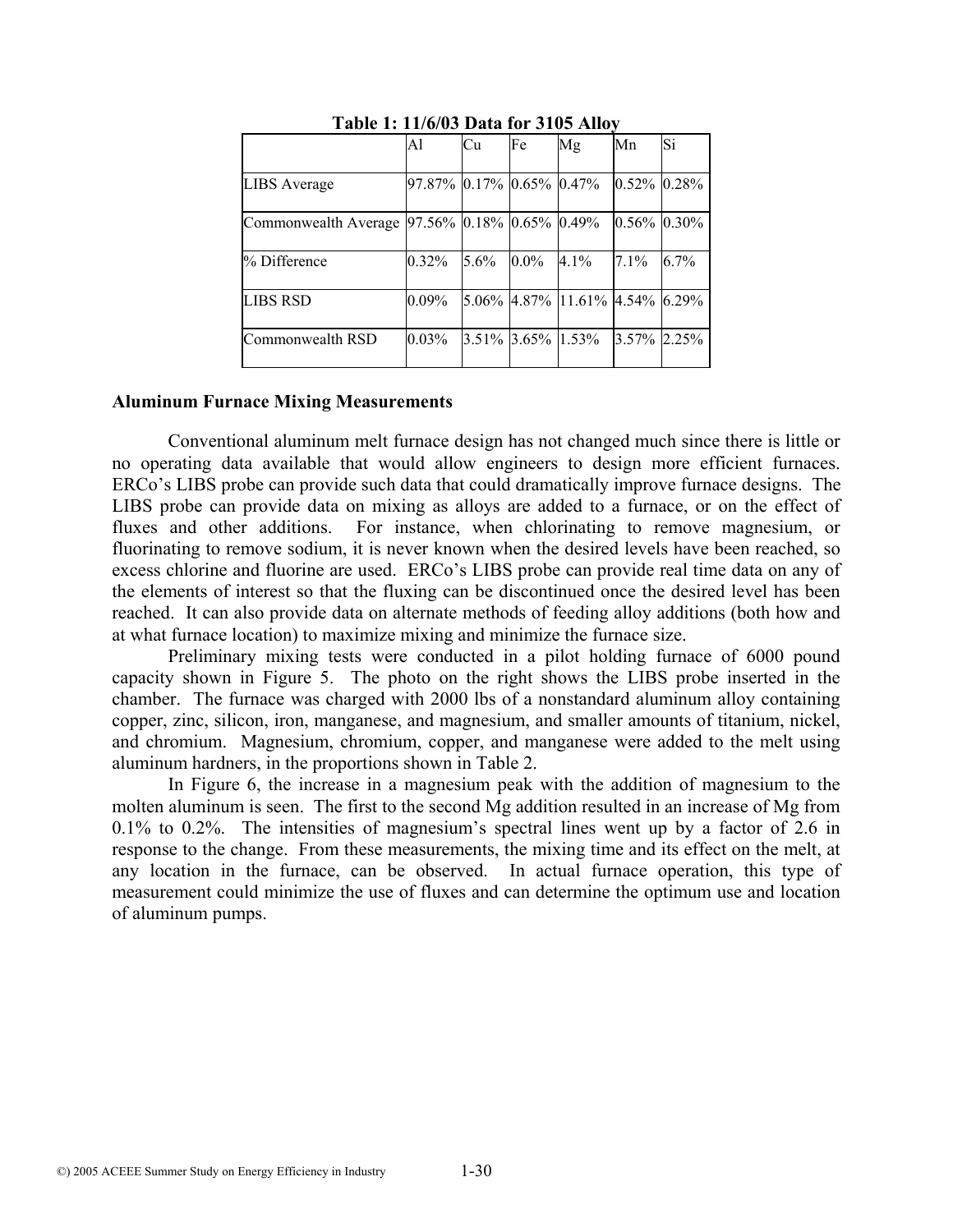#### **Figure 5: Furnace Used for Mixing Tests**





**Table 2: Change in Aluminum Composition from Alloying Operations (all quantities in % by weight)** 

| $(III)$ quantities in 70 by weight) |             |               |             |                     |  |
|-------------------------------------|-------------|---------------|-------------|---------------------|--|
|                                     | Addition #1 | Addition $#2$ | Addition #3 | <b>Total Change</b> |  |
| Copper                              |             | $0.3\%$       | $0.2\%$     | $0.5\%$             |  |
| Chromium                            |             | $0.2\%$       | $0.2\%$     | $0.4\%$             |  |
| Magnesium                           | $0.1\%$     | $0.2\%$       | $0.2\%$     | $0.5\%$             |  |
| Manganese                           |             | $0.2\%$       | $0.2\%$     | $0.4\%$             |  |

**Figure 6: Change in LIBS Spectrum with Addition of Magnesium to the Melt**<br>Comparison of Melt Spectra With Addition of Magnesium



## **Glass Industry Installation**

The following two subsections discuss a commercial installation of the LIBS System at PPG, a fiberglass manufacturer, and molten glass tests at ERCo's laboratory, respectively. The PPG installation demonstrates the near term potential and advantages of the LIBS system to the glass industry. The molten glass tests demonstrate a future application being developed.

#### **Installation at PPG Industries**

Compositional variability in batch minerals is thought to be a significant contributor to lost fiberglass production, as well as lost production in other glass industry sectors. While mining companies provide compositional data on their shipments, these figures are from only one small sample pulled from the shipment, and may not be representative of the entire shipment. Furthermore, upon delivery to the glass plant silos each shipment is mixed in with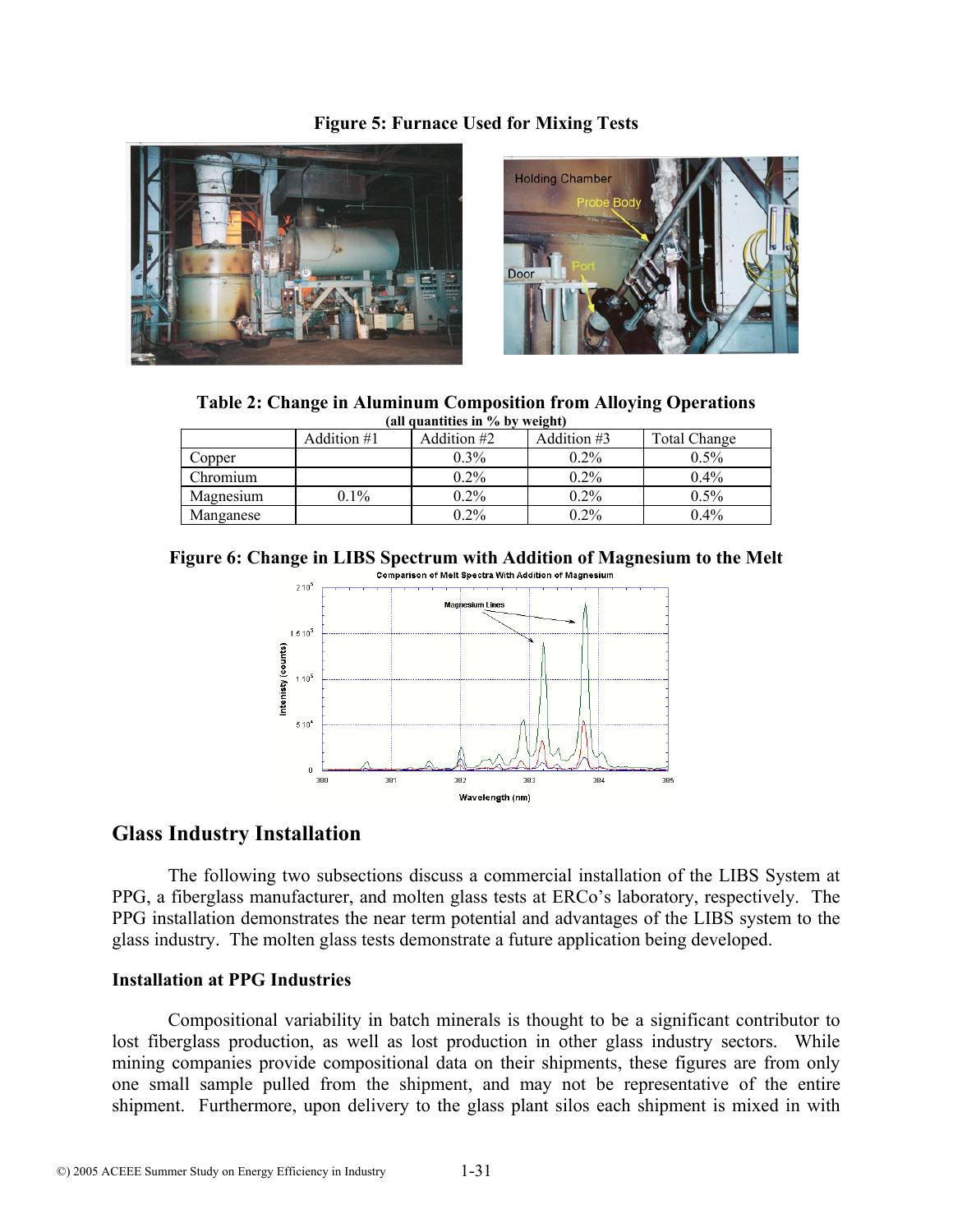remnants from prior shipments that are still in storage. The degree to which these shipments are mixed is unknown. Therefore, for precise knowledge of the minerals entering the furnace, the batch material exiting the silos should be tested. Currently, there is no instrument capable of rapidly measuring mineral compositions in this fashion.

ERCo's LIBS System was installed at PPG's Chester, SC plant. PPG is the largest fiberglass manufacturer in the US. The results of ERCo's LIBS batch analyzer show that high degrees of accuracy and repeatability are achievable. PPG personnel continue to operate the equipment and find it easy to use and the results well presented and easily understood.

ERCo's batch analyzer system components are shown in Figure 7. The analyzer is run by ERCo's LIBS software running on the Windows PC shown in the figure. The sensor hardware requires little maintenance and runs off an ordinary 110V electrical outlet. A close up photograph of the sample chamber is shown in Figure 8 (left). The procedure for analyzing a sample involves placing a few grams of powdered batch material in a custom holder which is then placed inside the chamber door, as seen in Figure 8 (right). The sealed chamber prevents the laser light from escaping into the room, so laser safety training and eyewear are not necessary. The door is interlocked so that the laser will not fire with the door open. Inside the chamber are all the optics and mechanical hardware necessary to perform the LIBS measurements. The analyzer is controlled from by ERCo's LIBS software package, a "point and click" Windows program similar to that shown in Figure 4.

Powdered ulexite samples were measured in Chester, with the results shown in Table 3. The actual values are proprietary to PPG and are not shown. However, the difference between the LIBS measurement and the value reported by the mining company is shown. In all cases, the LIBS measurement was highly accurate.

The LIBS system is permanently installed at PPG and is routinely used by PPG personnel.

#### **Molten Glass Results in ERCo's Laboratory**

Preliminary laboratory tests were conducted on molten glass in ERCo's laboratory. One hundred grams of cullet from PPG were melted in a crucible at 1250 °C (2282 °F). PPG supplied the chemical composition, and after melting the solidified glass was sent to Monarch, Inc., an independent laboratory, for chemical analysis.

Measurements were taken at the surface of the molten glass. Concentrations were determined using ERCo's proprietary calibration free LIBS technique (C-LESS). Table 4 shows the results. The range of concentrations, as reported by PPG and Monarch, is shown along with the experimental results. Most of the measurements agreed well with the reported values. Of the eight elements measured, three were outside the reported values, though by acceptably small amounts given the variation in the before and after reported values. Silicon was low by 0.81% (on a relative basis), Mg high by 5.2%, and Ba high by 2.8%. Generally, such measurements have uncertainties of 5 to 10% depending on the element and its concentration. Hence, these values, particularly since they are preliminary, are within the accuracy of lab equipment (XRF, etc.) currently in use in the glass industry.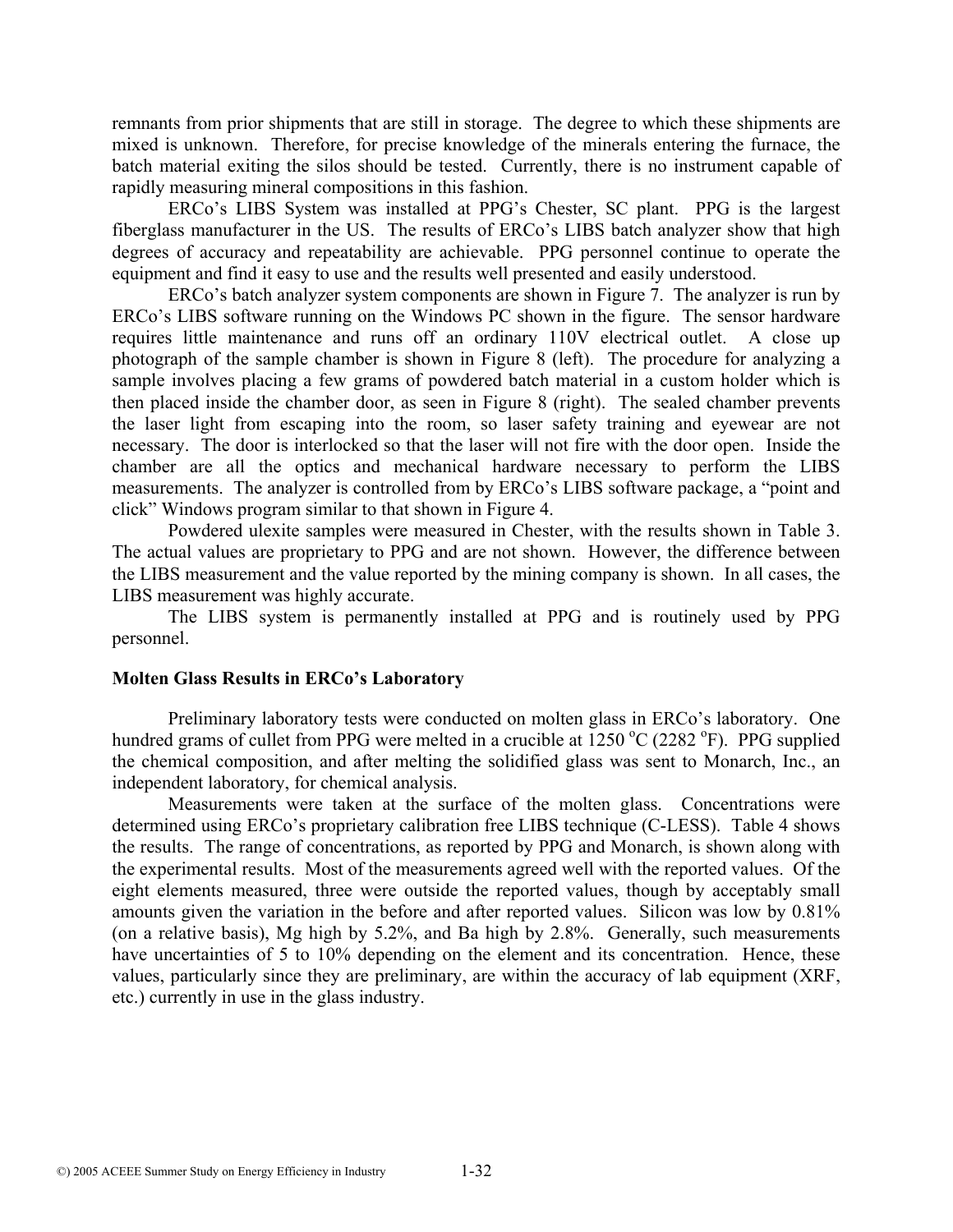# **Figure 7: Photograph of ERCo Batch Analyzer Equipment in PPG Chester Plant**



**Figure 8: LIBS Analyzer Sample Chamber** 



**Table 3: Results** 

| Element   | Ulexite   | Average Difference Between Reported and Measured Values |
|-----------|-----------|---------------------------------------------------------|
|           | Component |                                                         |
| В         | Major     | 0.54%                                                   |
| Ca        | Major     | 1.51%                                                   |
| Na        | Major     | 2.57%                                                   |
| Si        | Minor     | 4.98%                                                   |
| Mg        | Minor     | 4.06%                                                   |
| <b>Sr</b> | Trace     | 0.026%                                                  |
| Al        | Trace     | 0.007%                                                  |
| Fe        | Trace     | $0.003\%$                                               |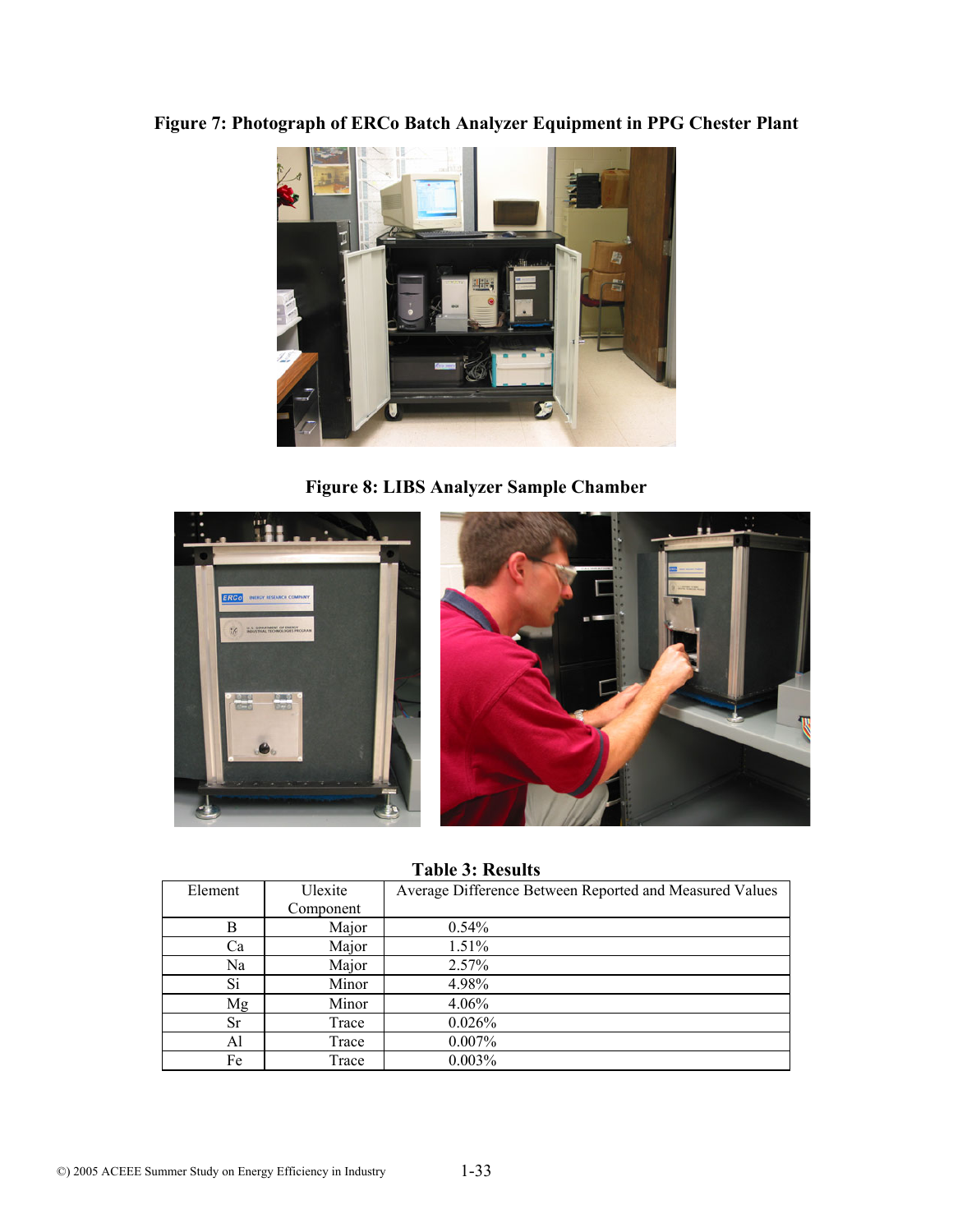| Element   | Range<br>Values | of        | Reported <sub>Measured</sub><br><b>By LIBS</b> | Result | Outside<br>$\%$<br>Range |
|-----------|-----------------|-----------|------------------------------------------------|--------|--------------------------|
| Si        | 62.96%          | 61.51%    | 61.01%                                         | Good   | 0.81%                    |
| Na        | 29.67%          | 20.72%    | 24.90%                                         | Good   |                          |
| Ca        | 5.36%           | 3.46%     | 4.87%                                          | Good   |                          |
| Mg        | 2.71%           | 2.42%     | 2.85%                                          | Out    | $5.2\%$                  |
| Ba        | 4.66%           | $0.00\%$  | 4.79%                                          | Out    | 2.8%                     |
| Fe        | $0.04\%$        | $0.020\%$ | $0.02\%$                                       | Good   |                          |
| <b>Sr</b> | 0.04%           | $0.00\%$  | 0.03%                                          | Good   |                          |
| Mn        | $0.1\%$         | $0.00\%$  | $0.08\%$                                       | Good   |                          |

**Table 4: Molten Glass Concentration Results** 

# **Energy Savings**

#### **Secondary Aluminum Industry**

The energy use of a secondary aluminum furnace will vary, depending on the plant's operation. Measurements (Cole, 1987) taken at Wabash Alloy (Formally Roth Bros.) in East Syracuse, NY yielded an energy use of 3000 Btu/lbm. However, recent plant improvements have likely reduced that to 2500 Btu/lbm. The industry operates 76 plants (Aluminum Plant Directory, 1997). The total secondary aluminum production for the industry was 8,126 million pounds, yielding an average plant production of 107 million pounds in 1997 (Aluminum Statistical Review, 1997). It was expected that aluminum production would steadily increase due to the increased aluminum content of automobiles. Using a growth rate of 3% yields an annual secondary aluminum production of 11,933 million pounds by 2010. Hence, the total annual energy use for the secondary aluminum industry, in 2010, will be 29.8 trillion Btu, or 0.266 trillion Btu per plant.

The near term application for the LIBS probe is to measure the melt constituent concentrations continuously, thus eliminating the time required to sample the melt, bring it to the lab, and adjust the melt. Reynolds Aluminum<sup>1</sup> (now part of Alcoa) stated that they could save  $\frac{1}{2}$ to 1 hour by use of the LIBS probe. Since a typical furnace will pour 4 times per day, an energy savings of  $12\frac{1}{2}\%$  results (0.75 hours divided by 6 hours). This yields an annual plant energy savings of 0.033 trillion Btu.

Using an average market penetration of 6% per year for 8 years yields a total market share of 39% by 2010. Hence, the market annual energy savings is 1.44 trillion Btu. The market penetration estimate is based on a LIBS System delivering greater savings than a conventional spark spectrometer with a significant life cycle cost advantage.

 $\overline{a}$ 

<sup>&</sup>lt;sup>1</sup> Mark Walker, Personal Communication